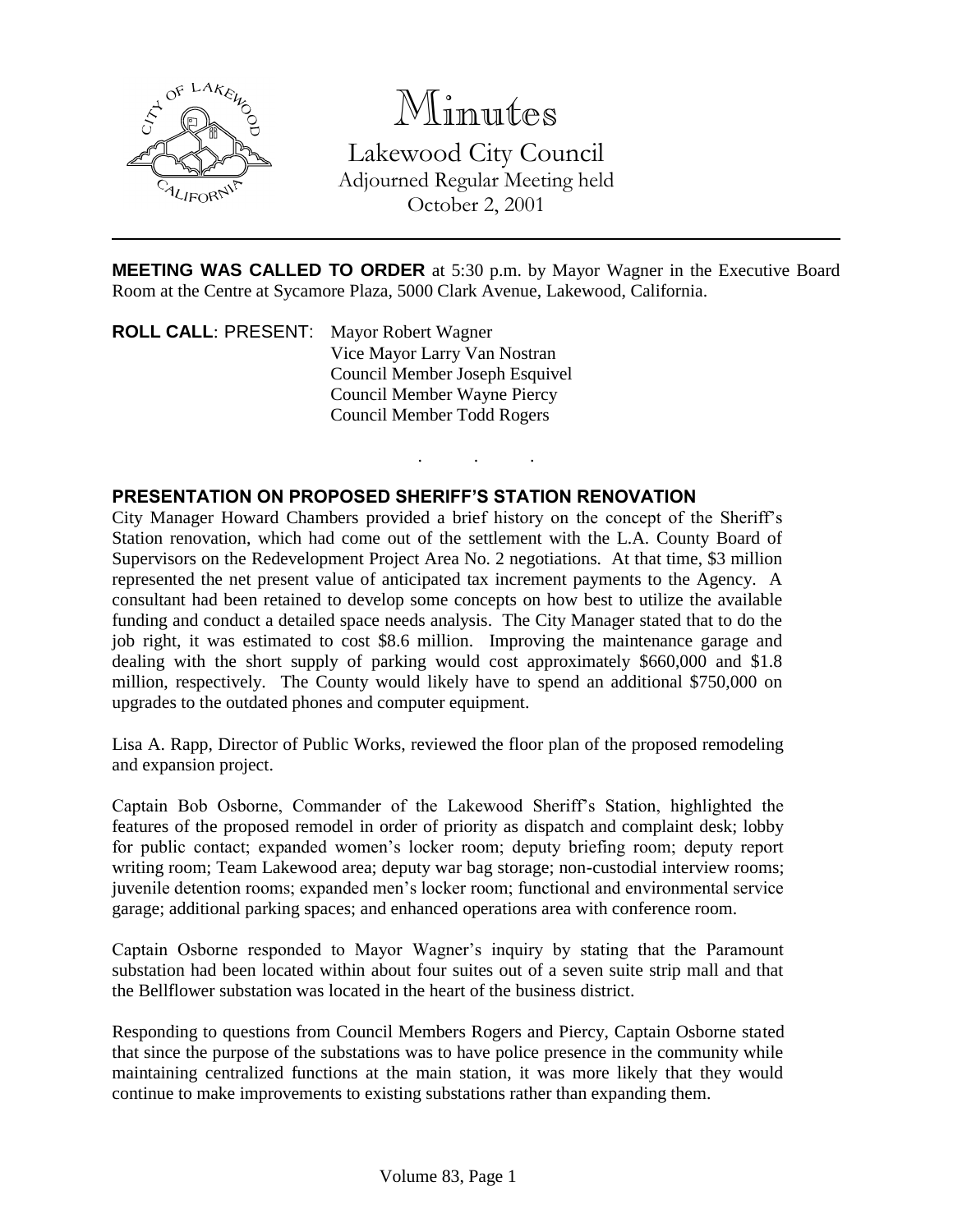City Council Minutes October 2, 2001 Page 2

### **PROPOSED SHERIFF'S STATION RENOVATION** - Continued

The City Manager identified the four possible project options. He stated that a "remodel only" option in which the County would use the \$3 million LRA settlement to fund the necessary improvements would not require any Lakewood involvement or contribution but would do little to solve the underlying inefficiencies. The "building only" option which would exclude the parking structure and service facility at a cost of \$8.61 million would cut costs and provide the station building as conceived in the floor plan but would cut the portion repaid by the County from the parking structure and garage lease. The "full project" option which would include the station improvement with the parking structure and service facility at a cost of \$11.82 million would solve major operational problems but would require City involvement and some funding. The "new space and partial remodel" option which would include the building only leaving the southerly two-thirds of the annex untouched at a cost of \$6.6 million would cut initial costs and maintain most of the floor plan but future remodel phases would be uncertain, would impact HVAC and data/telecommunication needs in the old portion, and would not include parking or garage improvement and therefore would not generate any parking/garage lease revenue.

Lieutenant Dave Fender provided a summary emphasizing the Sheriff's Department's priorities.

The City Manager responded to Council Member Esquivel's inquiry regarding the source of the balance of the funding for the project by detailing the current deal: the \$3 million LRA settlement; the Sheriff's Department budget of \$1.5 million; the City soft costs at \$1 million; and the parking structure/garage loan of \$2.5 million. There remained the County gap at \$4 million. He stated that Supervisor Don Knabe had requested that the City add \$2 million plus fund the architect and construction management costs.

Regarding the possibility of the use of the City's reserve funds for the project, Finance Director Larry Schroeder advised that once used, the reserves would not be available for other things. He explained that after having just met with some consultants, various financing options could be considered such as low interest rate loans using the City's assets as collateral, redevelopment bonds or a lease/leaseback agreement with the County.

Responding to Vice Mayor Van Nostran's concerns about the Sheriff's Department's current circumstances, Captain Osborne stated that despite the Department's fiscal affairs not being held in high esteem by the Board of Supervisors, the window of opportunity to do something was now and that he saw good things happening for the personnel and the community they served by having a well-designed, functionally-equipped-for-the-future kind of facility.

The City Manager noted that another funding possibility that could be explored was the situation similar to the Mayfair Park channel covering project where the City got back \$1 million from the County in road funds. He added that Supervisor Knabe had access to restricted funds and might be able to arrange a deal where the City would do the project out of another pot of money, while the County would help with the major street repair program.